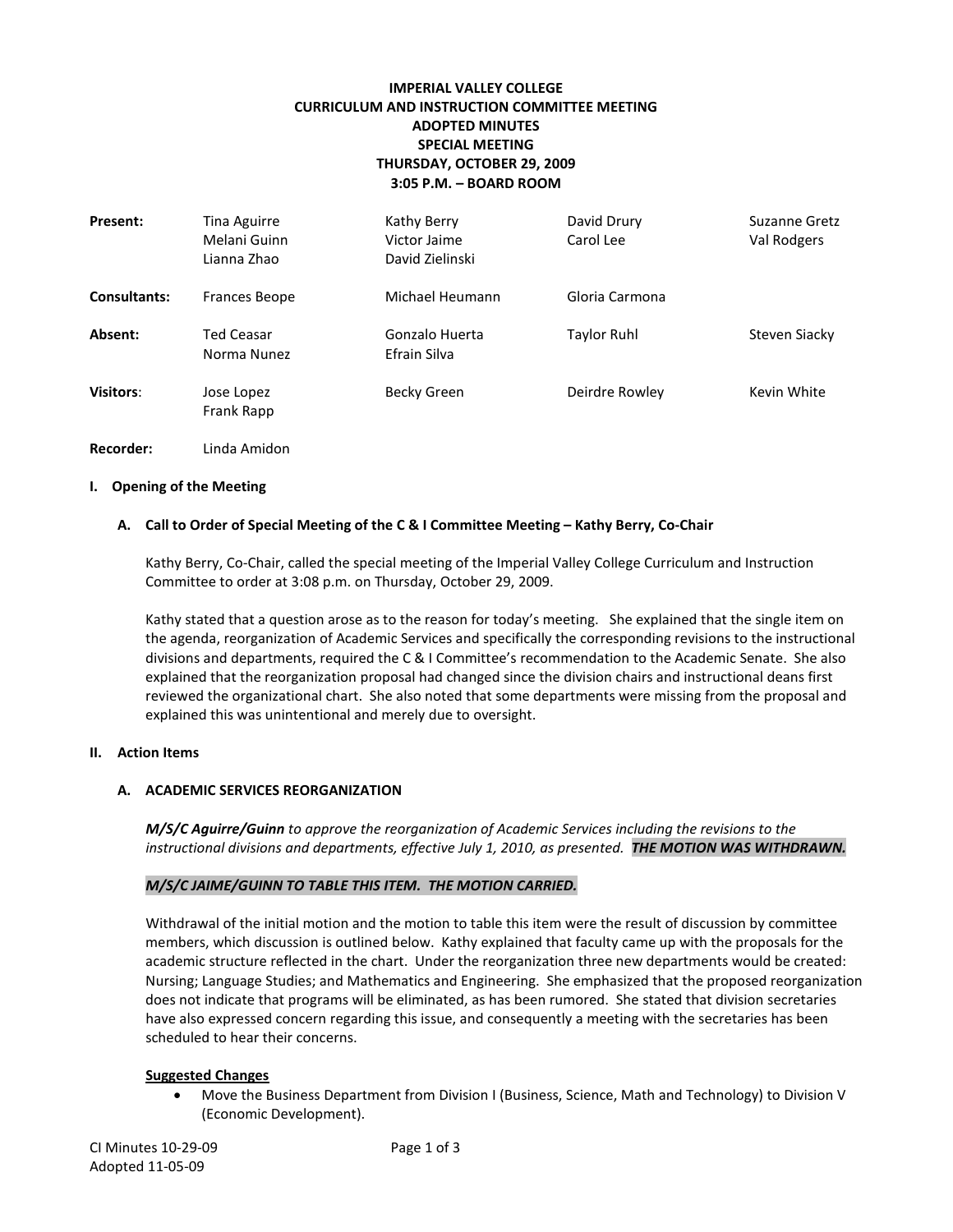• Suzanne distributed a chart reflecting three revised versions of the reorganization, which she had reviewed with Kathy earlier. She explained the rationale for the changes and stated the primary reason was to balance the FTES under each of the five divisions. Members reviewed each version and agreed to eliminate Version 1 as a possible option, and vote on Version 2 and 3 only. Version 2 was approved by a majority vote of the committee. Although Version 1 received only one vote, some division chairs requested the opportunity to present both Version 2 and 3 to faculty in their divisions.

# **Questions**

- Would Division 4 involve faculty? (It was noted that faculty would continue to be tied to departments.)
- Is the noncredit program going to disappear? (Offering noncredit basic skills classes is acceptable, but all other existing noncredit courses would be designated as community service courses.)

# **General**

- A Distance Education department head under Division 4 (Learning Services and Instructional Technology) is envisioned.
- With the consolidation of the labs under Division 4, all lab coordinators should report to the Dean of Division 4. This format would streamline lab services and eliminate duplication of site license costs, allow for better coordination of software, and phase out the lab facilitators over time.
- The California fiscal crisis has forced the California Community Colleges system to change its mission from "being everything to everyone" and accommodating life-long learning, to transfer, career technical education (CTE), and basic skills.
- Placing the English and Humanities departments under the same division is a good fit.
- Provide an updated flow chart that includes clerical support staff.
- Faculty could qualify as a dean for any of the divisions except for Division III (Public Safety, health and Human Services). PE faculty would like an equal opportunity to apply for the Dean III position should it become vacant in the distant future. (It was noted that Dean of Division I and Dean of Division II would be opened for recruitment.)

Committee members were asked to review the proposal and to note any other corrections needed. After making the corrections and revising the structure to include the changes discussed, Kathy will submit the chart to the Academic Senate president for discussion at the Senate's next meeting. In determining whether or not to approve the proposed structure, Kathy urged members to not be too concerned with department chair compensation issues as these issues are negotiable and would be addressed accordingly.

Kathy explained that department chairs would be voting members of the C & I Committee and that the deans would serve as consultants and would not have voting rights. She described some of the duties of the deans and department chairs as follows:

### **Deans**

- evaluations of both tenured and tenure-track faculty
- student complaints (first level)
- discipline
- budgets
- broker peace between faculty

### **Department Chairs**

- facilitate curriculum development
- schedules
- department meetings
- program review
- textbook orders
- SLOs

### **III. Discussion Items**

CI Minutes 10-29-09 Page 2 of 3 Adopted 11-05-09